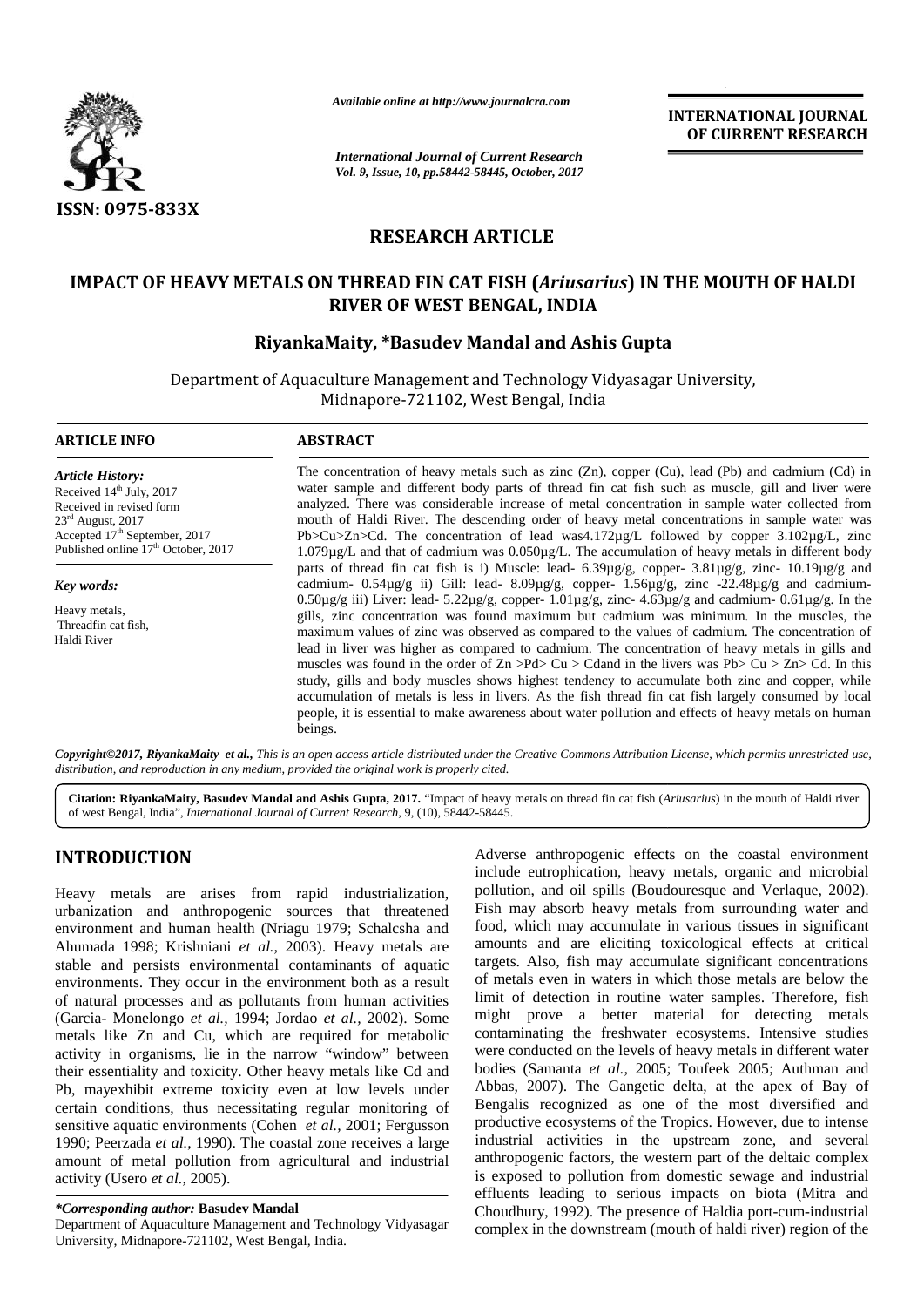River Ganga (also known as the Hooghly River) has accelerated the pollution problem with a much greater dimension (Mitra 1998). Haldia, a newly group up industrial town in the district of purbamedinipur west Bengal processes a good number of industries like petroleum refineries, fertilizers, pesticides, battery, detergent etc. A number of industries are located in close proximity of the confluence of the two estuaries, viz. Hooghly and Haldi, which are subjected to severe impact of pollutants discharge. Various studies have already been undertaken worldwide on the contamination of different fish species to determine their heavy metal concentration (Carvalho *et al.,* 2005; Sivaperumal *et al.,* 2007; Raja *et al.,* 2009; Yilmaz 2009; Ahmed and Nain 2008; Nawal 2008; Nath and Banerjee 2012) butlittle information is available pertaining to the accumulation of heavy metals in coastal biota especiallycoastal fishes collected earlier from the North Eastern Bay of Bengal, India (Mitra 2000; Bhattacharya *et al.,* 2001 & 2006). The present research work aimed to analyze the accumulation of heavy metals (Zinc, Lead, Copper, and Cadmium) in water as well as organs of thread fin cat fish (*Arius* sp.) in the mouth of Haldi River.

## **MATERIALS AND METHODS**

Water samples and fish samples (*Arius* sp.) were collected from mouth of Haldi River in the month of June 2016. Sampling sites was selected downstream lower Gangetic delta (mouth of Haldi River) West Bengal at the apex of the Bay of Bengal.

**Table 1. Sampling stations with coordinates and salient features**

| Station | Coordinates                      | <b>Salient Features</b>                  |
|---------|----------------------------------|------------------------------------------|
|         | Mouth of $22^{\circ}$ 01 18.3" N | It is located in the Hooghly estuary in  |
| Haldi   | $88^{\circ}$ 03 11.4" E          | the western sector of the lower Gangetic |
| River   |                                  | delta and is the industrial HUB of the   |
|         |                                  | maritime state of West Bengal in India   |

Water samples were collected in the middle of the river at 50 cm below the surface, using 1L polythene bottles with screw caps. The bottle had been washed and soaked in 5% nitric acid and rinsed with deionizer's water before use. The water samples were acidified immediately after collection by adding 5 ml nitric acid to minimize adsorption of heavy metals onto the walls of the bottles (APHA, 2012). Water samples were analyzed in Atomic Absorption Spectrophotometer for detection of heavy metals. Samples of five fish (*Arius* sp.) of nearly equal size and weight were dissected to remove muscles, gills and liver. The separated organs were put into petridishes to dry at 120ºC. The organs were placed into digestion flasks and ultrapure concentrate Nitric acid and hydrogen peroxide (1:1 v/v) was added. The digestion flasks were then heated to 130ºC until all the materials were dissolved. Digest was diluted with double distilled water appropriately. The heavy metals Pb, Zn, Cu, and Cd were assayed using Atomic Absorption Spectrophotometer and the results were given as µg/g dry weight. Data obtained from the experiments were analyzed and the results were expressed as mean of all five. Values of P<0.05 were considered statistically significant.

## **RESULTS AND DISCUSSION**

Average heavy metal concentration in the sample water collected from mouth of Haldi River is tabulated in Table 2. The trace of heavy metals in water was found to decrease in the sequence of Pb $> Cu > Zn > Cd$  at that site. Maximum amount of metal found in sample water was lead (Pb). The values of lead observed 4.175µg/L.





**Figure 1. Sampling places of Haldi River**

The value of cadmium (Cd) was minimum and the values of 0.033µg/L. The higher level of lead, copper and zinc in the river water may be due to excessive use of industrial effluents, pesticides and fertilizers in the agriculture fields along this river. The analysis of heavy metals in different body parts of Arius sp. is shown in Table 3. All the three organs muscle, gills and liver shows different values of accumulation of heavy metals. Gills show higher levels of metals succeeded by muscle and liver. In the gills, the sequence of trace metals is  $Zn > Pb > Cu > Cd$ . It is observed that the sequence of trace metals is  $Zn > Pb > Cu > Cd$  in muscles and  $Pb > Zn > Cu > Cd$ in liver. The concentration of copper and cadmium shows fluctuations in all the three body parts. The maximum amount of heavy metals found in fish tissue is zinc, which accumulating in the gills and it shows values 22.48 µg/g dry weights. The values and sequence of heavy metals found in different organs are correlated with the results found by Abida Begum *et al.,* 2009. Accumulation of bioactive metals like cadmium, chromium, lead, nickel and zinc was actively controlled by fish through different metabolic processes and the level of accumulations usually depend on ambient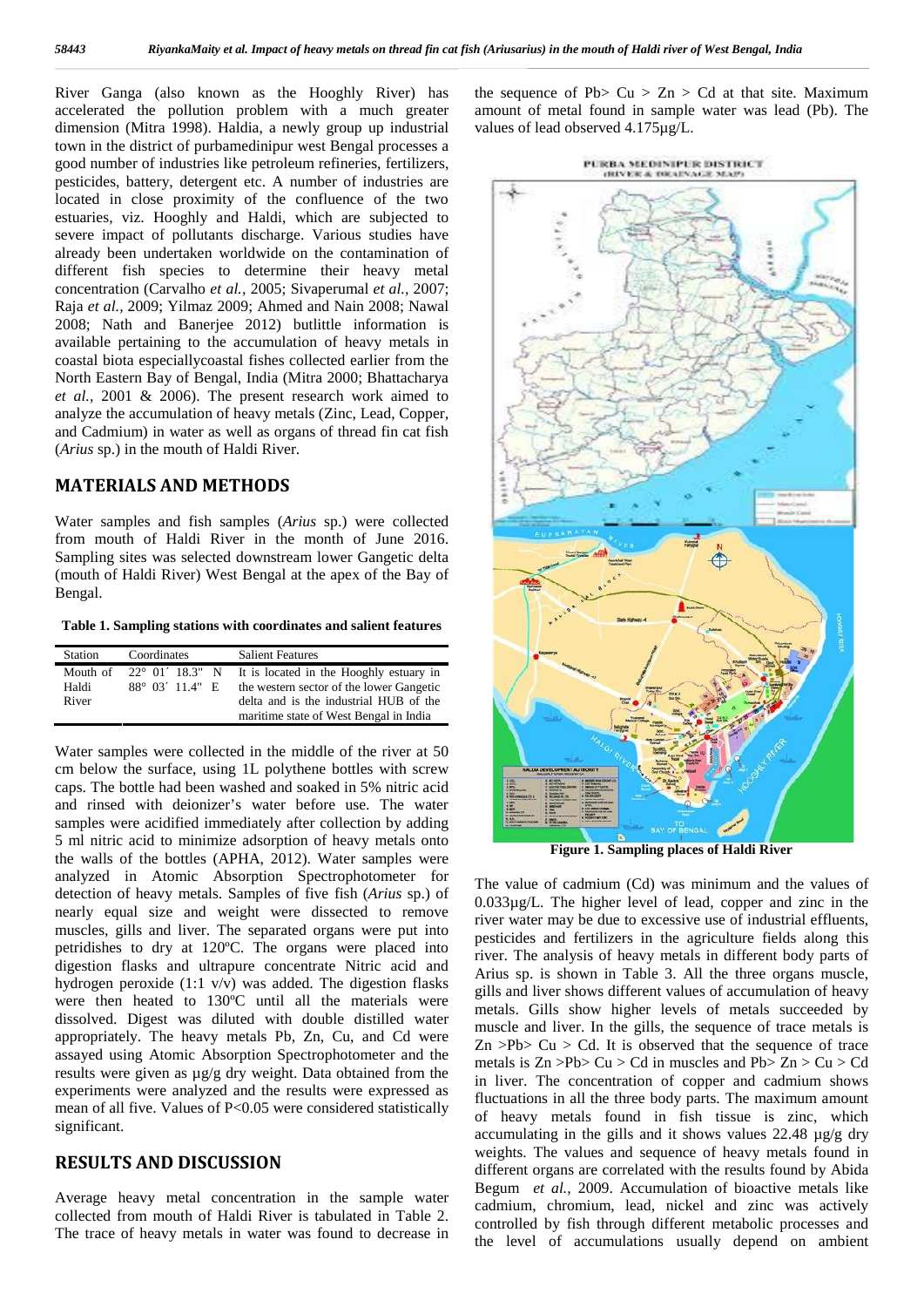concentrations. In the literature, heavy metal concentration in the tissues of freshwater fish vary considerably among different studies (Chattopadhyay *et al.,* 2002; Papagiannis *et al.,* 2004), possibly due to chemical characteristics of water, ecological needs, metabolism andfeeding patterns of fish. It could be concluded that the concentrations of metals in the studied fish tissues is dependent upon the target organ as well as the type of metal. This is in agreement with that reported by (Abdel - Baky 2001 and Mohamed and Aboul-Ezz 2006). Heavy metal contamination of the environment has been occurring for centuries, but its extent has increased markedly in the last 50 years due to technological developments and increased consumer use of materials containing these metals (Gualin *et al*., 2006). Pollution by heavy metals isa serious problem due to their toxicity and ability to accumulate in the biota (Islam and Tanaka 2004).

**Table 2. Heavy metal concentrations (µg/L) inHaldi River water**

| of<br>Date<br>month | Pb)<br>Lead<br>$\mu$ g/L | Copper (Cu)<br>$\mu$ g/L | $\text{Zinc}(\text{Zn})$<br>$\mu$ g/L | Cadmium<br>$(Cd) \mu g/L$ |
|---------------------|--------------------------|--------------------------|---------------------------------------|---------------------------|
| 1.06.2017           | $3.973 + 1.21$           | $3.102 + 0.56$           | $1.060 + 0.50$                        | $0.051 + 0.01$            |
| 8.06.2017           | $4.015 + 0.87$           | $3.005 \pm 0.06$         | $1.079 + 0.88$                        | $0.033 \pm 0.02$          |
| 15.06.2017          | $4.175 + 1.11$           | $2.895+1.10$             | $0.713 + 1.00$                        | $0.050+0.00$              |
| 22.06.2017          | $3.628 \pm 1.58$         | $2.156 \pm 1.25$         | $0.958 \pm 0.59$                      | $0.019 \pm 0.05$          |
| 29.06.2017          | $4.121 + 1.03$           | $3.221 \pm 0.29$         | $1.023 \pm 0.21$                      | $0.050+0.02$              |

Each data is the mean of 5 separate determinations and their Standard Deviation (SD)



**Figure 2. Variation of Heavy metal concentration in water**

**Table 3. Average heavy metal concentrations (µg/g dry weight) in different partsof fish** *Arius* **sp. Collected from mouth of Haldi River**

| Organ  | Pb $(\mu g/g)$ | Cu (µg/g)     | $\text{Zn}$ (µg/g) | $Cd (\mu g/g)$ |
|--------|----------------|---------------|--------------------|----------------|
| Muscle | $6.39 + 1.03$  | $3.81 + 0.40$ | $10.19 + 2.27$     | $0.54 + 0.20$  |
| Gills  | $8.09 + 0.80$  | $1.56 + 0.10$ | $22.48 + 1.10$     | $0.50 + 0.13$  |
| Liver  | $5.22+0.30$    | $1.01 + 0.07$ | $4.63 + 0.12$      | $0.61 + 0.11$  |

Each data is the mean of 5 separate determinations and their Standard Deviation (SD)



**Figure 3. Variation of Heavy metal concentration in fish body parts**

There is still a general concern about the impact of metals in the aquatic environment (Grosell and Brix 2005). Howrah, and the newly emerging Haldia complex in the maritime state of West Bengal has caused considerable ecological imbalance in the adjacent coastal zone (Mitra and Choudhury 1992; Mitra 1998). The concentration of other metals measured in the muscle, gill, and liver of the species studied generally lower than the levels issued by WHO/ FAO (WHO, 1989; FAO 1983).

### **Conclusion**

Cadmium these metals in the muscle tissue of the examined fishes is The results of this study revealed that consuming fish from the mouth of Haldi River may not have harmful effects because levels of heavy metals concentrations are below the permissible limits. Moreover, comparisons with Canadian food standards (Cu: 100 µg g<sup>-1,</sup> Zn: 100 µg g<sup>-1</sup>), Hungarian standards (Cu: 60  $\mu$ g g<sup>-1,</sup> Zn: 80  $\mu$ g g<sup>-1</sup>), and Australian acceptable limits (Cu: 10  $\mu$ g g<sup>-1</sup>, Zn: 150  $\mu$ g g<sup>-1</sup>) demonstrate that the content of lower than the guidelines mentioned before. As the fish *Arius* sp. is one of the part of aquatic food, it should be noticed by the consumers and awareness must be done.

## **REFERENCES**

- Abdel-Baky, TE. 2001. Heavy metals concentrations in the catfish *Clariasgariepinus* from River Nile, El-Salam Canal and Lake Manzala and their impacts on cortisol and thyroid hormones. *Egyptian J. Aquatic Biology and Fisheries.,* 5: 79-98.
- Abida Begum, Hari Krishna S, Irfanulla K. 2009. Analysis of heavy metals in water, sediments and fish samples of Madivala lakes of Bangalore, Karnataka. *Int. J. Chem. Tech. Res.,* 1(2): 245-249.
- Ahmed HAH, Naim SI. 2008. Heavy metals in eleven common species of fish from the Gulf of Aqaba, Red sea. *Jordan J. Biol. Sci.,* 1(1): 13-18.
- APHA American Public Health Association, 1998. Standard methods for examination of water and waste water. 20th Edition, New York, USA.
- Authman MM, Abbas HH. 2007. Accumulation and distribution of copper and zinc in both water and some vital tissues of two fish species (*Tilapia zillii* and *Mugilcephalus*) of Lake Qarun, Fayoum Province, Egypt. *Pakistan J. Biological Science,* 10: 2106- 2122.
- Bhattacharya AK, Chowdhury A, Mitra A. 2001. Accumulation of heavy metals in commercially edible fishes of Gangetic West Bengal. *Res. J. Chem. Environ.,* 5: 27-28.
- Bhattacharya AK, Mandal SN, Das SK. 2006. Bioaccumulation of chromium and cadmium in commercially edible fishes of Gangetic West Bengal. *Trends Applied Sci. Res.,* 1: 511-517.
- Boudouresque CF, and Verlaque M. 2002. Biological pollution in the Mediterranean Sea, invasive versus introduced macrophytes. *Mar. Poll. Bull.,* 44: 32-38.
- Carvalho ML, Santiago S, Nunes ML. 2005. Assessment of the essential element and heavy metal content of edible fish muscle. *Analytical and Bioanalytical Chemistry,* 382: 426– 432.
- Chattopadhyay B, Chatterjee A, Mukhopadhyay SK. 2002. Bioaccumulation of metals in East Calcutta wetland ecosystem. *Aquat. Ecosys. Health Manag.,* 5(2): 191-203.